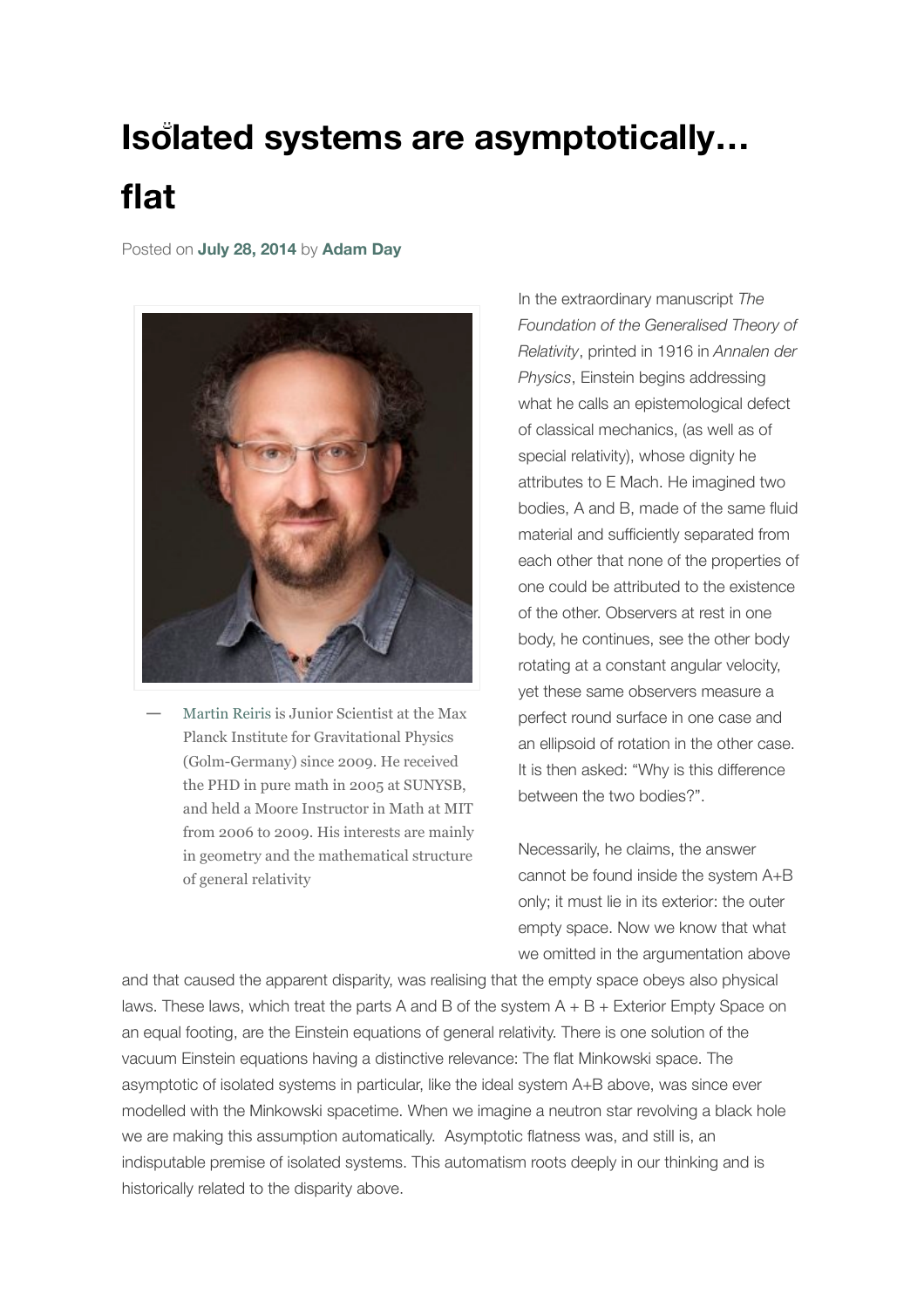But in principle there could exist other natural asymptotics; could that be? In our sequence of papers [\(1,](http://iopscience.iop.org/0264-9381/31/15/155012/article)[2](http://iopscience.iop.org/0264-9381/31/15/155013/article)) published in CQG it was proved that, under rather basic assumptions, asymptotic flatness is indeed the only possibility. More technically, we require that the three-space outside the material sources of the isolated system has the topology of the Euclidean three-space with a ball removed, and, in addition, that the system is in strict stationary equilibrium in such region. Then it is deduced that the spacetime is asymptotically flat.

The article discusses the extents and limitations of this result, highlighting particularly on the minimality of the hypothesis. Reference is made to the work of Michael Anderson on the uniqueness of the Minkowski spacetime and which was greatly influential.

Besides its theoretical interest there was also a concrete physical motivation: what can general relativity say about the gravitational distortions observed on the asymptotic of galaxies and which are commonly ascribed to the presence of dark matter? It appears that general relativity can only agree on the existence of dark matter as an unavoidable conclusion of the observations.

## **Read the full articles in** *Classical and Quantum Gravity***:**

*[Stationary solutions and asymptotic flatness I](http://iopscience.iop.org/0264-9381/31/15/155012/article)  Martin Reiris 2014 Class. Quantum Grav. 31 155012*

[Stationary solutions and asymptotic flatness II](http://iopscience.iop.org/0264-9381/31/15/155013/article)  Martin Reiris 2014 Class. Quantum Grav. 31 155013

*[Publish your next paper in CQG](http://mc04.manuscriptcentral.com/cqg-iop) for the chance to benefit from promotion on CQG+. CQG papers are selected for promotion based on the content of the referee reports. The papers you read about on CQG+ have been rated 'high quality' by your peers.*



This work is licensed under a [Creative Commons Attribution 3.0 Unported License.](http://creativecommons.org/licenses/by/3.0/)

## **TELL YOUR FRIENDS ABOUT CQG+**